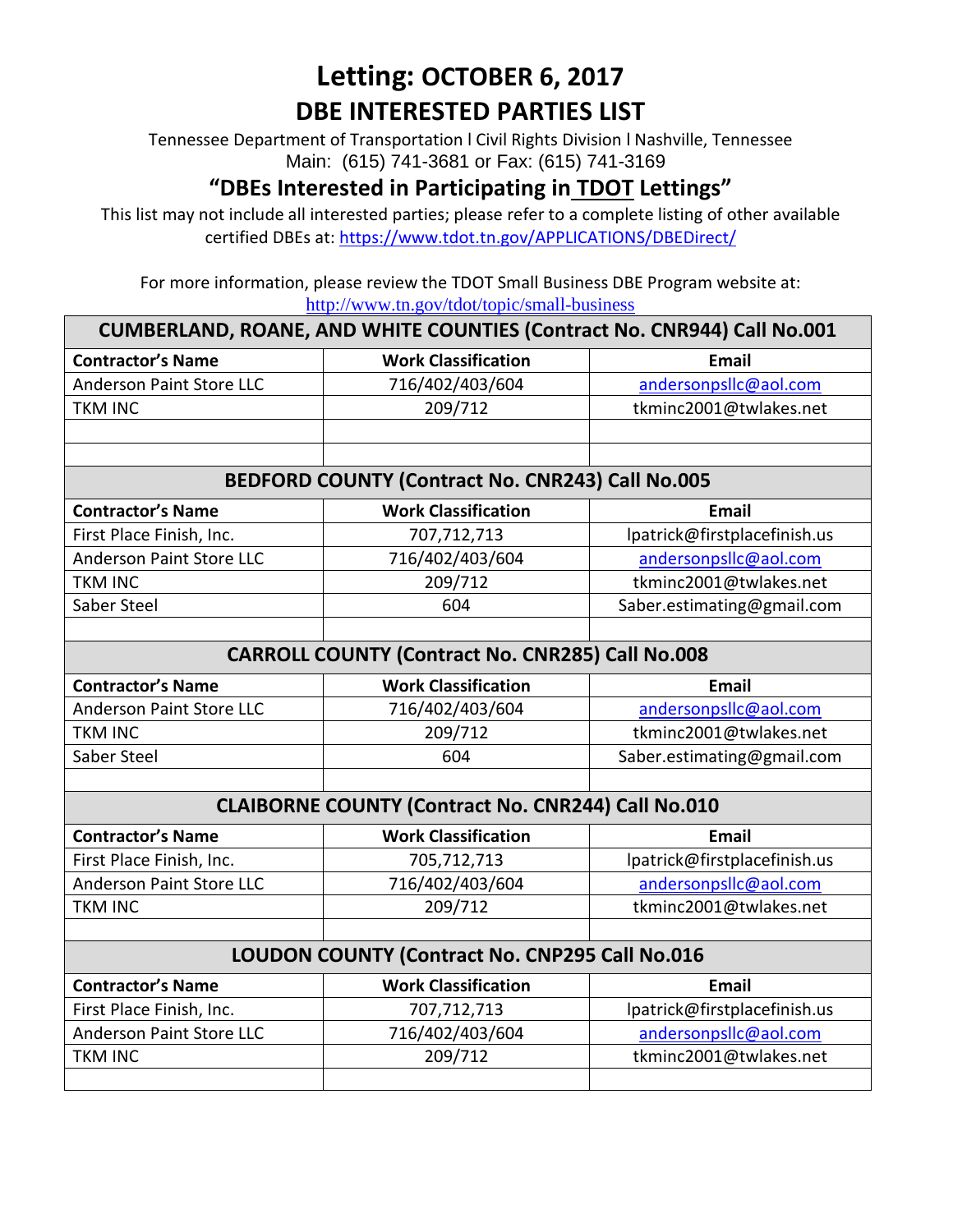# **Letting: OCTOBER 6, 2017 DBE INTERESTED PARTIES LIST**

Tennessee Department of Transportation l Civil Rights Division l Nashville, Tennessee Main: (615) 741-3681 or Fax: (615) 741-3169

#### **"DBEs Interested in Participating in TDOT Lettings"**

This list may not include all interested parties; please refer to a complete listing of other available certified DBEs at:<https://www.tdot.tn.gov/APPLICATIONS/DBEDirect/>

For more information, please review the TDOT Small Business DBE Program website at: <http://www.tn.gov/tdot/topic/small-business>

| ROBERTSON COUNTY (Contract No. CNR274) Call No. 018    |                            |                              |  |  |
|--------------------------------------------------------|----------------------------|------------------------------|--|--|
| <b>Contractor's Name</b>                               | <b>Work Classification</b> | <b>Email</b>                 |  |  |
| <b>Anderson Paint Store LLC</b>                        | 716/402/403/604            | andersonpsllc@aol.com        |  |  |
| <b>TKM INC</b>                                         | 209/712                    | tkminc2001@twlakes.net       |  |  |
| Pantegon, LLC                                          | 712 (Flagging)             | adavis@pantegon.com          |  |  |
|                                                        |                            |                              |  |  |
| RUTHERFORD COUNTY (Contract No. CNR280) Call No.019    |                            |                              |  |  |
| <b>Contractor's Name</b>                               | <b>Work Classification</b> | <b>Email</b>                 |  |  |
| <b>Anderson Paint Store LLC</b>                        | 716/402/403/604            | andersonpsllc@aol.com        |  |  |
| <b>TKM INC</b>                                         | 209/712                    | tkminc2001@twlakes.net       |  |  |
| Saber Steel                                            | 604                        | Saber.estimating@gmail.com   |  |  |
|                                                        |                            |                              |  |  |
| SEVIER COUNTY (Contract No. CNR259) Call No.020        |                            |                              |  |  |
| <b>Contractor's Name</b>                               | <b>Work Classification</b> | <b>Email</b>                 |  |  |
| First Place Finish, Inc.                               | 707,712,713                | lpatrick@firstplacefinish.us |  |  |
| <b>Anderson Paint Store LLC</b>                        | 716/402/403/604            | andersonpsllc@aol.com        |  |  |
| <b>TKM INC</b>                                         | 209/712                    | tkminc2001@twlakes.net       |  |  |
| Saber Steel                                            | 604                        | Saber.estimating@gmail.com   |  |  |
|                                                        |                            |                              |  |  |
| <b>SHELBY COUNTY (Contract No. CNR008) Call No.021</b> |                            |                              |  |  |
| <b>Contractor's Name</b>                               | <b>Work Classification</b> | <b>Email</b>                 |  |  |
| <b>Anderson Paint Store LLC</b>                        | 716/402/403/604            | andersonpsllc@aol.com        |  |  |
| Saber Steel                                            | 604                        | Saber.estimating@gmail.com   |  |  |
|                                                        |                            |                              |  |  |
|                                                        |                            |                              |  |  |
|                                                        |                            |                              |  |  |